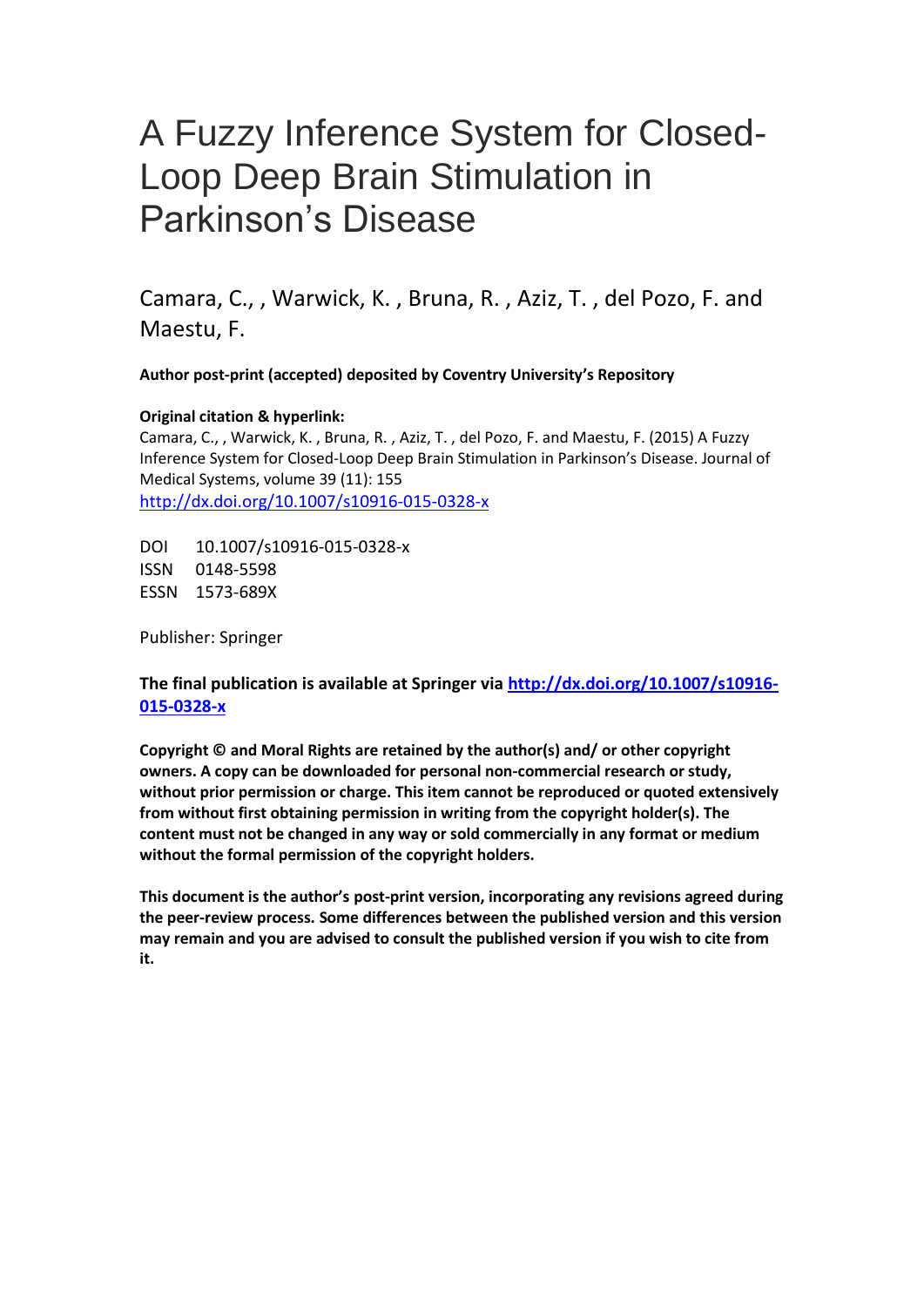# A Fuzzy Inference System for Resting Tremor Detection in Parkinson's Disease

Carmen Camara · Kevin Warwick · Ricardo Bruña · Tipu Aziz · Francisco del Pozo · Fernando Maestú

Received: date / Accepted: date

Abstract Parkinson is a neurodegenerative disease whose principal symptomatology includes several symptoms. The treatment entails oral medication or deep brain stimulation. The former decreases its beneficial effects while increases the adverse effects with the time of use. On the other hand, deep brain stimulation depends on a device implanted into the brain that performs a continuous stimulation on the damaged area and whose battery needs to be replaced after few years.

Local field potentials were recorded in the subthalamic nucleus of 10 Parkinsonian patients, who were diagnosed with tremor-dominant PD and underwent surgery for the implantation of a neurostimulator.

In this work we design a tool that learns to recognize the principal symptom of this disease, tremor. The goal of the designed system is to be able to detect when the patient is suffering a tremor episode. A demand driven stimulation would perform a more intelligent use of the device, stimulating only when it is necessary.

Measured LFP signals were preprocessed by means of down sampling, filtering, normalization, rectification and windowing. Then, two synchronization measures are implemented and evaluated on our dataset. These measures inform us about the synchronization level between the subthalamic and the muscular activity. The results of evaluating the indexes on each windows represent the inputs to the designed system. Finally, a fuzzy inference system is applied for tremor detection. Results are favourable, reaching accuracies higher than 98.7% in the 70% of the patients.

Keywords Parkinson's Disease · Deep Brain Stimulation · Fuzzy Logic · Bicoherence · Mutual Information

Carmen Camara, Ricardo Bruña, Francisco del Pozo and Fernando Maestú Center for Biomedical Technology. Technical University of Madrid, Spain.

Kevin Warwick

Vice Chancellors Office, Coventry University, UK.

Tipu Aziz Department of Surgery, John Radcliffe Hospital, Oxford, UK.

Corresponding author: Carmen Camara (carmen.camara@ctb.upm.es)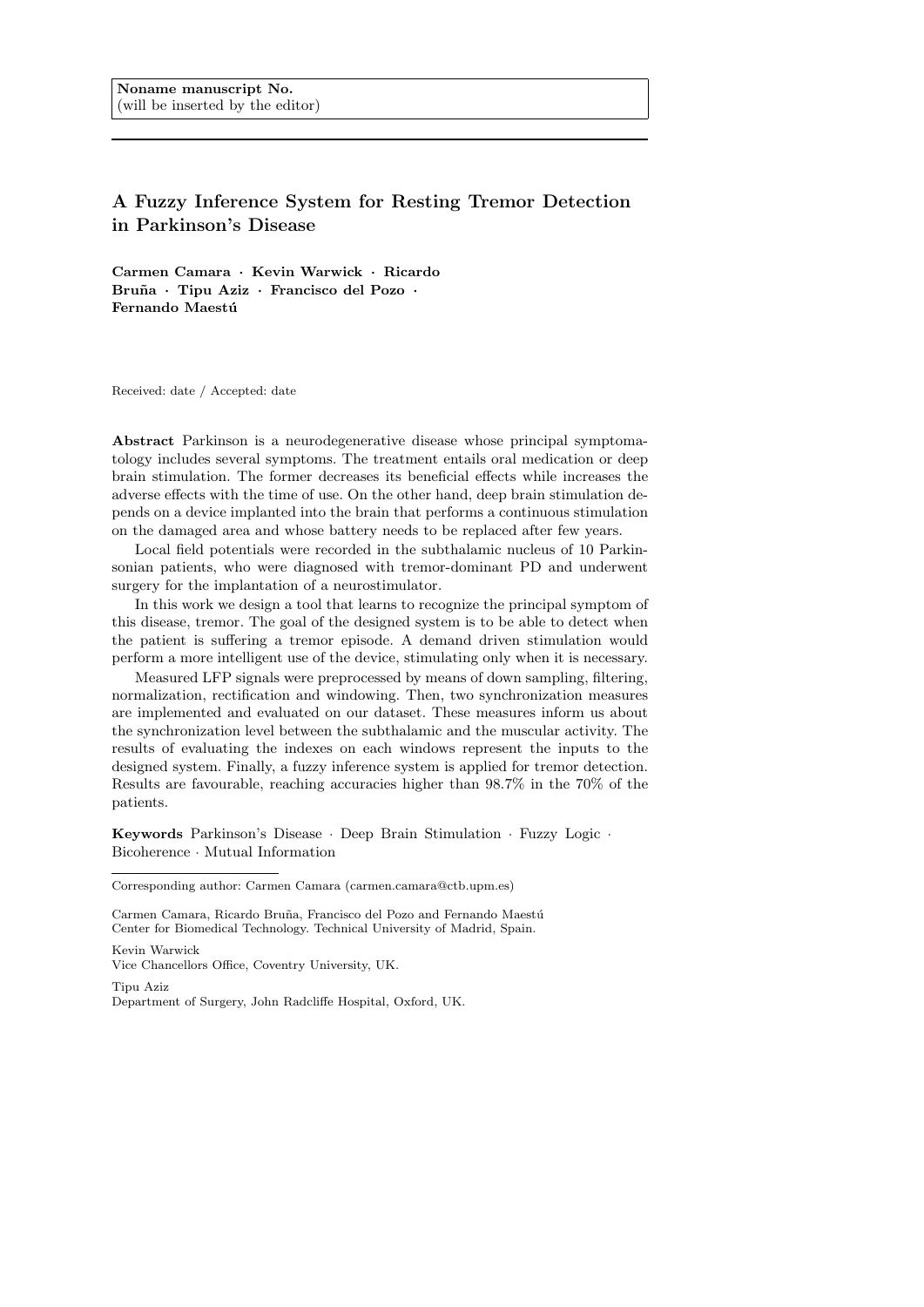# 1 Introduction

Nowadays, technology is all around us. We use it for a multitude of purposes, such as to communicate from different locations, to access the network and get any information we desire in just seconds by clicking a mouse, predict the weather and make plans accordingly, live in domestic houses that learn from our preferences. More recently it is being used to study the development of Smart Cities or Intelligent Transportation Systems. All these examples of technology are aimed at the same goals, to put technology at the service of people to make our lives easier and more enjoyable.

However, this high technological development arrives to the market before health system applications. It often seems paradoxical that it is possible to fix a malfunction in our computers, but not in ourselves, for example our brains. It is however true that the domain is much more complex. It is also true that we are not the designers of the brain and we do not by any means understand completely the way on which it works, so that repairing a malfunction is not trivial. However, this gap in the application of technology sometimes seems, in many cases, senseless.

We experience tragic diseases, that in a very short time completely disrupt our health and, as a direct consequence, our lifestyle. Such is the case with neurodegenerative diseases. Our capabilities are lessened drastically and often rapidly and to be aware of it makes us feel helpless. If technology exists – or can be developed – that, when integrated in our body, can improve the performance of damaged biological circuits, then it should be so employed. The goal is to put technology at the service of our physiological and neurological needs, so that it can repair us when needed. But, how can technology be enabled to achieve that goal when we do not know the reason of some diseases? A possible solution is the use of learning through examples. By employing machine learning techniques we can design a machine to learn what it is normal and what is pathological, and then ask the system to take decisions.

This study focuses on Parkinson's Disease (PD). In this work we design a tool that learns to recognize the principal symptom of this disease, tremor. The goal of the designed system is to be able to recognize when the patient is suffering a tremor episode. The working environment is a computer, but the idea of demand driven stimulation is embedded in the system in a real neurostimulator [18, 1]. Thus, an intelligent systems that learns from the patient pathology, can improve the treatment provided, and therefore the patients daily life.

# 1.1 Parkinson's Disease

Motor function is a balance carefully regulated by a number of neurotransmitters in the basal ganglia circuits. When one of the neurotransmitters involved is not released correctly the information between brain cores is inefficient and derivates in diseases of the motor system. In the case of Parkinson's Disease, the main cause is the death of dopamine-secreting neurons. While the reasons for this death are unknown, the effects that this provokes are well known. The principal symptomatology includes tremor, rigidity and bradykinesia [7,16]. The best known of these is the tremor and it is this aspect that is studied in this paper. There are different types of tremor in Parkinson's disease depending on the circumstances in which it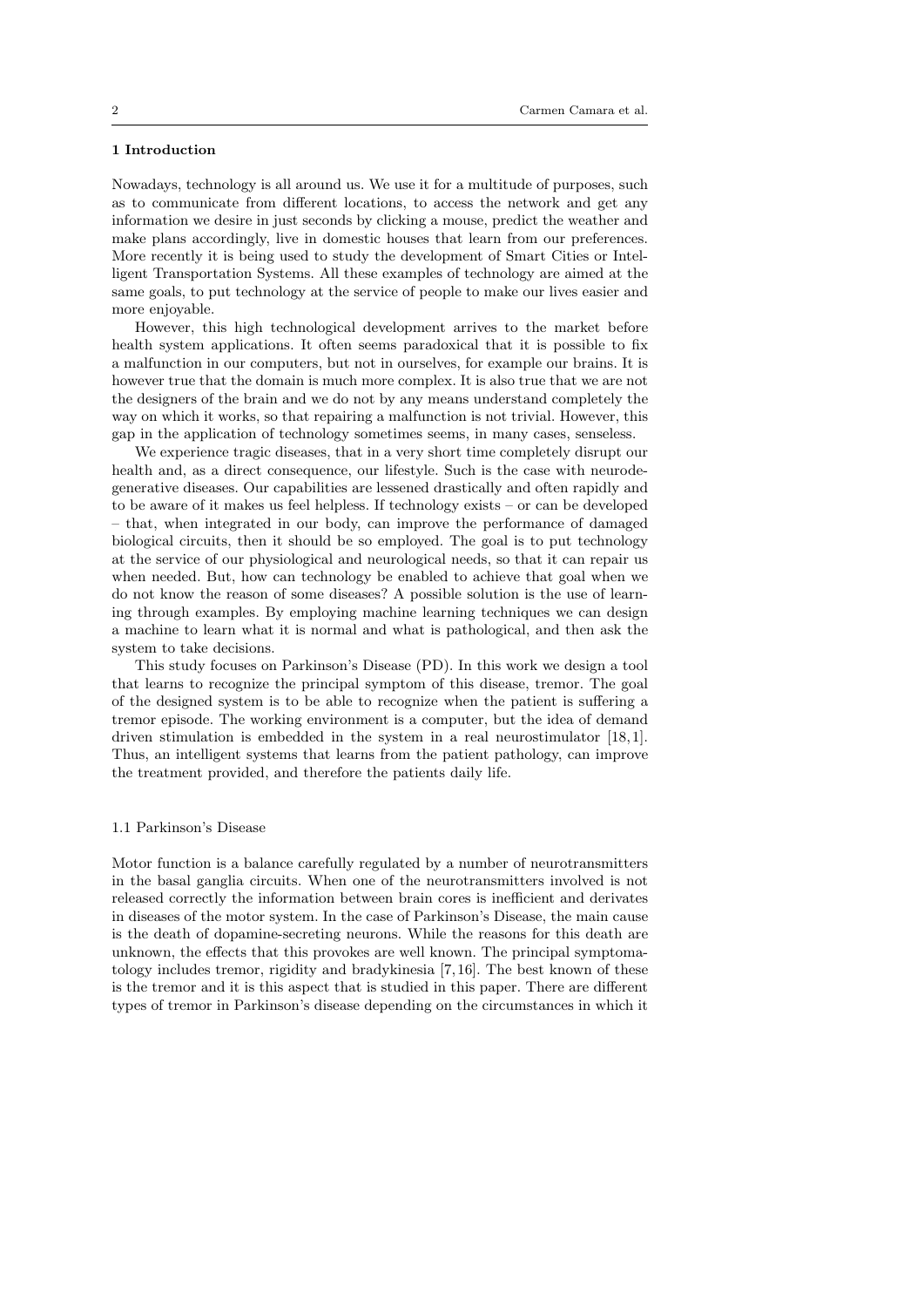appears. The most common is the so-called resting tremor (RT). RT is a rhythmic movement, which appears in a relaxed and supported limb, disappearing or decreasing when the patient begins a voluntary movement. It occurs at a frequency between 3 and 5 Hz and is very debilitating for the patient.

The treatment of Parkinson's disease is not an easy task. The first choice is an oral treatment, consisting on the provision of levodopa, a precursor of the dopamine. The use of this treatment began to be used at the mid-sixties and it continues being the most used one. It relieves the main symptomatology of PD. However this is not a treatment that adjusts to the evolution of the disease. After a few years of use (around 5 years), the patients typically begin to experience motor fluctuations. This is the so-called ON-OFF effect, wherein episodes in which the medication works (ON), are alternated with periods in which does not (OFF). Furthermore OFF periods increase in duration as the usage time of the treatment increases, thus as time passes so oral medication becomes more inadequate [12, 11].

Furthermore, prolonged use of levodopa can induce dyskinesia (LID), which causes the patient to suffer different types of involuntary movements. Most cases of LID appear when the anti-Parkinson effects of levodopa are at a maximum. It is considered that this is due to an imbalance in the levels of neurotransmitter that are affected by the administration of the medication. This means that setting the best dose for an individual's treatment is a difficult task. Due to these complications many patients have undergone surgery to be treated with Deep Brain Stimulation (DBS). This therapy consists of electrical stimulation applied to specific areas within the brain, most frequently the subthalamic nucleus. This breaks the abnormal activity and imposes a normal brain rhythm [14].

Although neurostimulators are called brain-pacemakers, these implants do not work in the same way. Once the device is implanted and running, it stimulates uninterruptedly. As a result DBS requires that the battery must be changed in a maximum time of 9 years [8].

In this work we propose a real-time resting tremor detection system, which could be a first step towards demand driven stimulation, thereby providing more intelligent healthcare. The rest of the paper is organized as follows. In Section 2, the pre-processing techniques are explained and then we introduce the synchronization measures used in our experimentation. The fuzzy-system is presented in Section 3 and each of its components is explained. Section 4 shows the global results and the results per patient. Finally, In Section 5 we draw some conclusions.

# 2 Materials and Methods

The dataset used in this study is composed of files from ten patients who were diagnosed with tremor-dominant PD, and who all underwent surgery for the implantation of a neurostimulator (DBS treatment) at the John Radcliffe Hospital in Oxford, UK. The local research ethics committee of the Oxfordshire Health Authority approved the recordings and informed consent was obtained from each patient.

Recordings were performed during a postoperative observation period in which the depth electrodes were already implanted but not stimulating. As a result data was accessible for recording.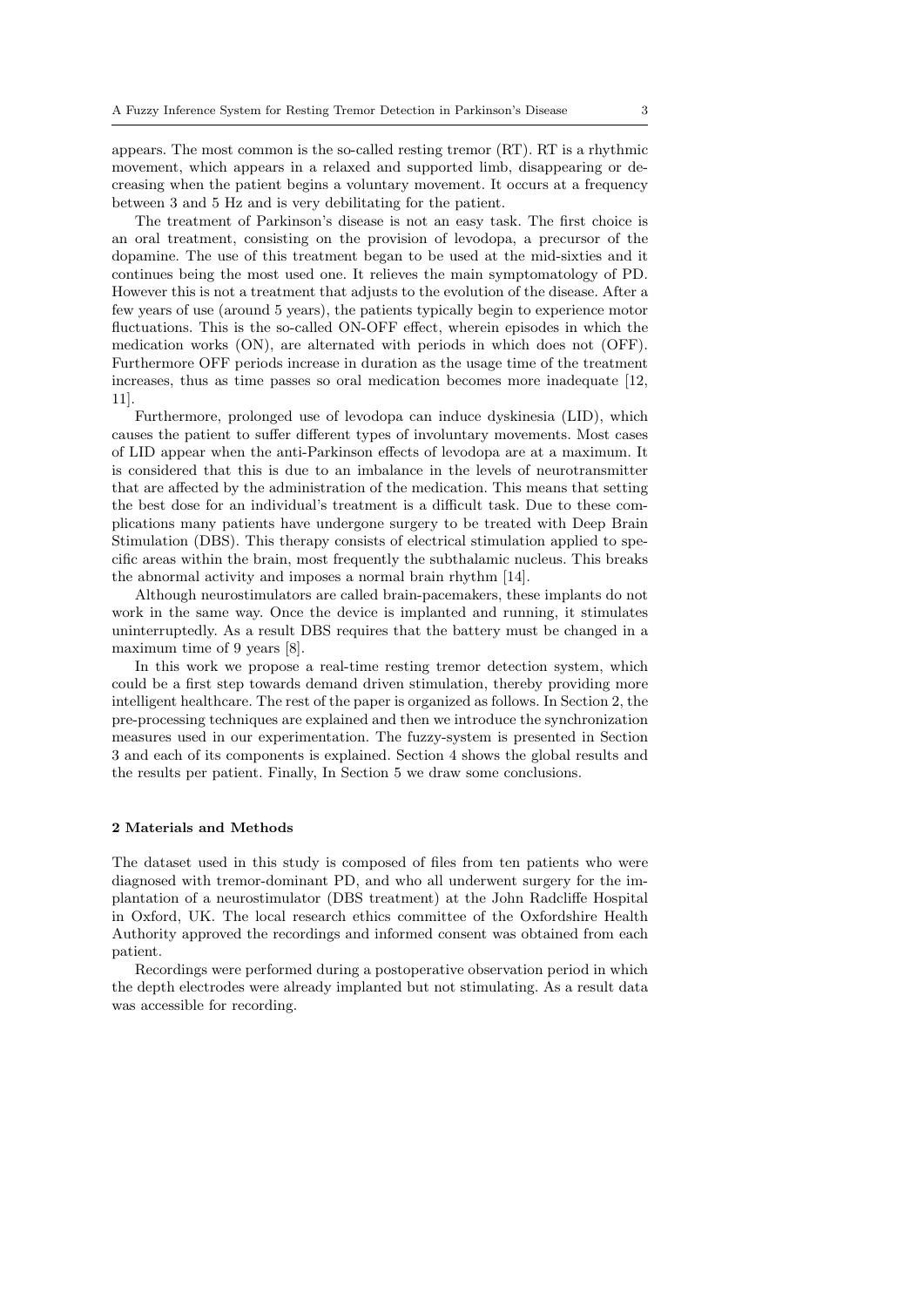Each record consists of two channels, recorded simultaneously. The first one is the Local Field Potential (LFP), collected through the electrodes in the basal ganglia, specifically in the subthalamic area.

The second channel is the associated electromyography (EMG) signal indicting movement (tremor) time sequenced to synchronize with the LFP recording. The EMG records were taken from the extensor in the arm contralateral to the LFP implantation.

#### 2.1 Data Preprocessing

Before dealing with the data it was necessary to carry out a series of preprocessing techniques to eliminate noise, filter the bands and highlight events of interest. In this section the techniques used and the reasons for their need is presented.

# 2.1.1 Normalization

The files of our dataset vary in amplitude between patients. This is due to the idiosyncrasies of the signal and the symptomatology of the disease.

It is therefore necessary to perform normalization of the data, such that the posterior processing and obtained results are comparable among different patients.

Therefore we normalized all channels separately, so that all of them maintain their oscillatory properties but the mean and the variance were normalized to 0 and 1, respectively.

#### 2.1.2 Resampling

The sampling rate varies between 250-1000 Hz throughout our patient dataset. A re-sampling is realized in order to make the posterior processing the same for all the data and so that the results are comparable. We resampled all the files to 250 Hz, which was the minimum sampling frequency present in all the files.

## 2.1.3 Filtering

Due to the different characteristics and nature of the LFP and EMG signals, the filtering pipeline was also different.

For LFP we performed a band-pass filtering between 2 and 45 Hz with a 500 order FIR filter designed using a hamming window. LFP signals contain movement artefacts around 1 Hz, so we set the low cut-off frequency at 2 Hz. On the other hand, by fixing the upper cut-off frequency at 45 Hz we excluded the line noise (in Europe 50 Hz) as well.

The EMG signal was filtered in two steps. In a first stage we applied a bandpass order 500 FIR filter between 30 and 125 Hz. This frequency band was selected due to the nature of the EMG signal, consisting in burst starting at 30 Hz. The upper edge of the filter is the maximum allowed frequency of the signal, due to the Nyquist theorem. This signal was then rectified to obtain a baseband signal describing the muscular activity.

Rectification is a nonlinear processing that modifies the signal spectrum. When dealing with EMG this method intensifies the signal power at low frequencies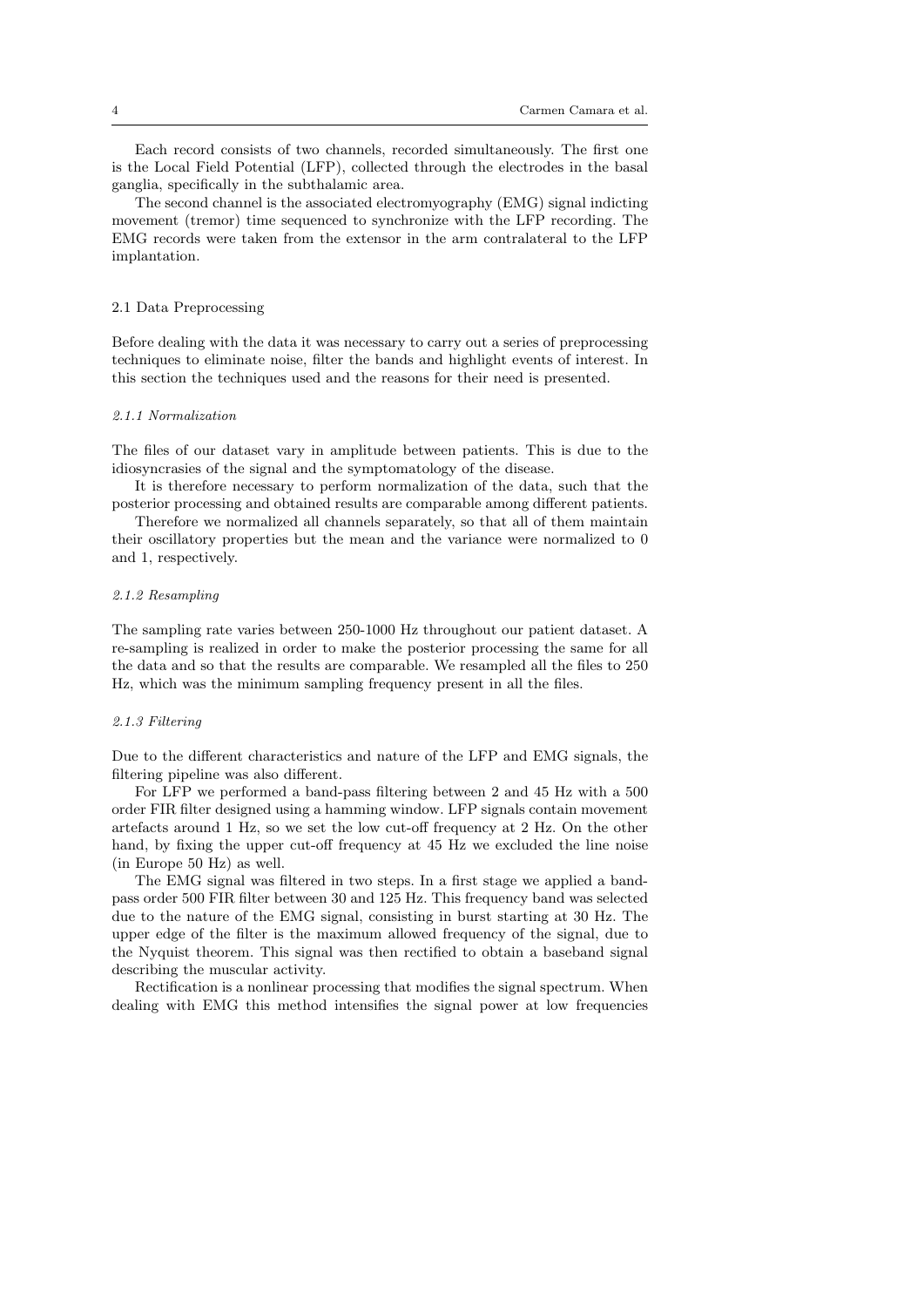[19].We calculated the Hilbert transform of the filtered EMG signal and constructed the analytic signal,  $A(x)$ , which can be expressed as:

$$
A(x) = x + iH(x)
$$

where x is the original signal,  $H(x)$  is the Hilbert transform of x and i is the imaginary unit. From this analytic signal we calculated the envelope, which represent the instanteneous oscillatory energy of the EMG signal. This envelope is often used as an indicator of muscular activity.[10]

Finally, this envelope was filtered with the same filter applied to LFP in order to be able to compare both signals.

#### 2.1.4 Windowing

Tremor episodes experienced by patients in our dataset are not isolated in files of one nature. Therefore in our dataset there are files that contain both tremor and rest episodes due to the patient experiencing both states during the recording period.

We split the data obtained into 2 seconds contiguous windows without overlapping. The window size is based on achieving a trade-off between temporal resolution and the number of available samples. The use of 2 seconds windows provides an adequate temporal resolution (with a frequency step of 1/2 Hz), whilst counting on a significant number of windows an average of 42 per patient. The signal sampling frequency was set to 250 Hz, so each 2 seconds window contained 500 samples.

#### 2.2 Synchronization measures as features

To understand more how the brain works, it is useful to observe it working naturally. We can do that by means of several techniques based on imaging (such as functional magnetic resonance imaging or positron emitting tomography) or based on the electrical or magnetic signals generated in the brain (such as Electroencephalography or Magnetoencephalography). In our case we count with two simultaneous signals: local field potentials and electromyography.

LFP measures the aggregate presynaptic and postsynaptic activity of a population of neurons, meanwhile EMG measures the electrical activity realized due to skeletal muscle contraction.

The analysis of synchronized activity is a new observation window on the functioning of the brain. Analyzing the level of coupling between signals can determine which brain areas share information among them. It is therefore very useful to reveal the covariance between areas or as in this work, between a brain area and the effects which its activity provokes.

The EMG signal is more reliable regarding tremor detection as opposed than raw LFP signal, since the first one measures directly the muscular activity, which is higher under tremor episodes. Moreover, some indexes reflect an increase of synchronization levels under tremor episodes, in comparison with rest states. We consider here two synchronization measures as inputs to a fuzzy controller, mutual information and bicoherence.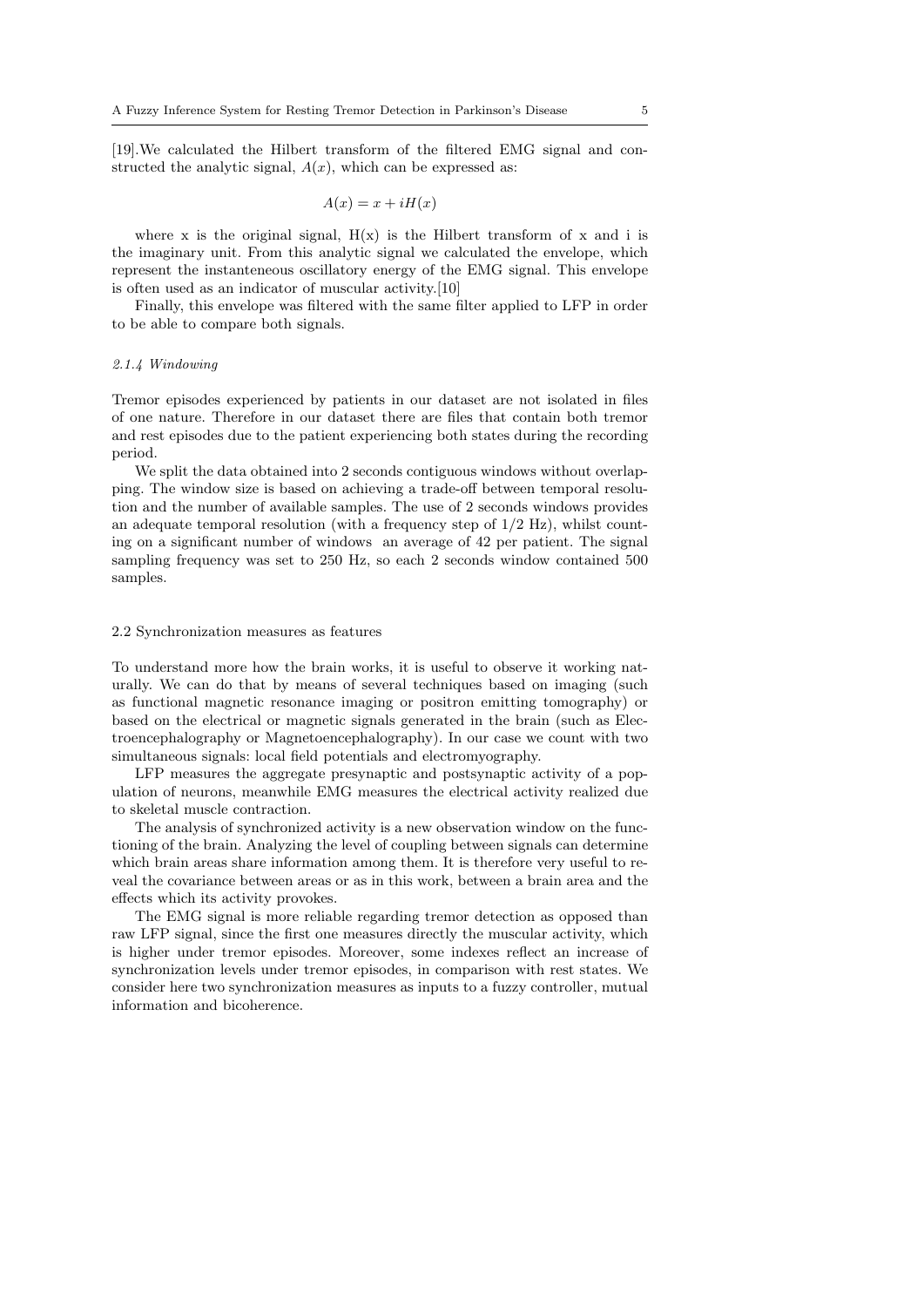The selection of the indexes was based on performance. We tested several synchronization indexes, including correlation, coherence [15] and phase locking value [6]. The selected ones are those which better distinguish between the tremor and resting states.

#### 2.2.1 Mutual Information

Mutual information is an index that defined the amount of information shared by two variables, defining information in the information theory framework. The entropy of a random variable is defined in this framework as the amount of information it holds. It can be defined also as the measure of its uncertainty. The higher the uncertainty, the larger is the entropy.

Given a random signal X, which has a probability distribution  $p(x) = P\{X =$  $x, x \in X$ , entropy is defined as:

$$
H(x) = -\sum_{x \in X} p(x) \log p(x) \tag{1}
$$

If now we have a pair of random variables, we defined the mutual information between then as:

$$
MI = \sum_{x \in X} \sum_{y \in Y} p(x, y) \log \frac{p(x, y)}{p(x)p(y)} \tag{2}
$$

Where  $p(x, y)$  is the joint probability. If  $MI(X, Y) = 0$ , then the variables are independent, they do not share any information. Else if  $MI(X,Y) > 0$ , exists an association between X and Y, that is, the knowledge of one variable, would give us some knowledge about the other one [13].

# 2.2.2 Bicoherence

Power spectrum analysis is usually performed via a Fourier Transform (FT), of the second order statistic of the signal. But, unfortunately, this measure loses information about the phase relationships between frequency components, a fact that has been linked with impaired functions in the brain [17].

The bispectrum is a two dimensional version of the FT based on the third order cumulant of the signal. It is defined as:

$$
B(f_1, f_2) = \sum_{m = -\infty}^{\infty} \sum_{n = -\infty}^{\infty} R(m, n) e^{-j2\pi f_1 m} e^{-j2\pi f_2 n}
$$
 (3)

Where  $R(m,n)$  is the third order cumulant as a function for the lags m and n and  $f_1$  and  $f_2$  are the frequencies in study.

The bispectrum explores if the signals at  $f_1$ ,  $f_2$  and  $f_1 + f_2$  are synchronized, which would mean that the oscillation at  $f_1 + f_2$  is due the nonlinear relation between both signals. Bicoherence can be calculated as a normalized version of the bispectrum [9].

$$
BICOH(f_1, f_2) = \frac{B(f_1 f_2)}{\sqrt{P(f_1)P(f_2)P(f_1 + f_2)}}
$$
(4)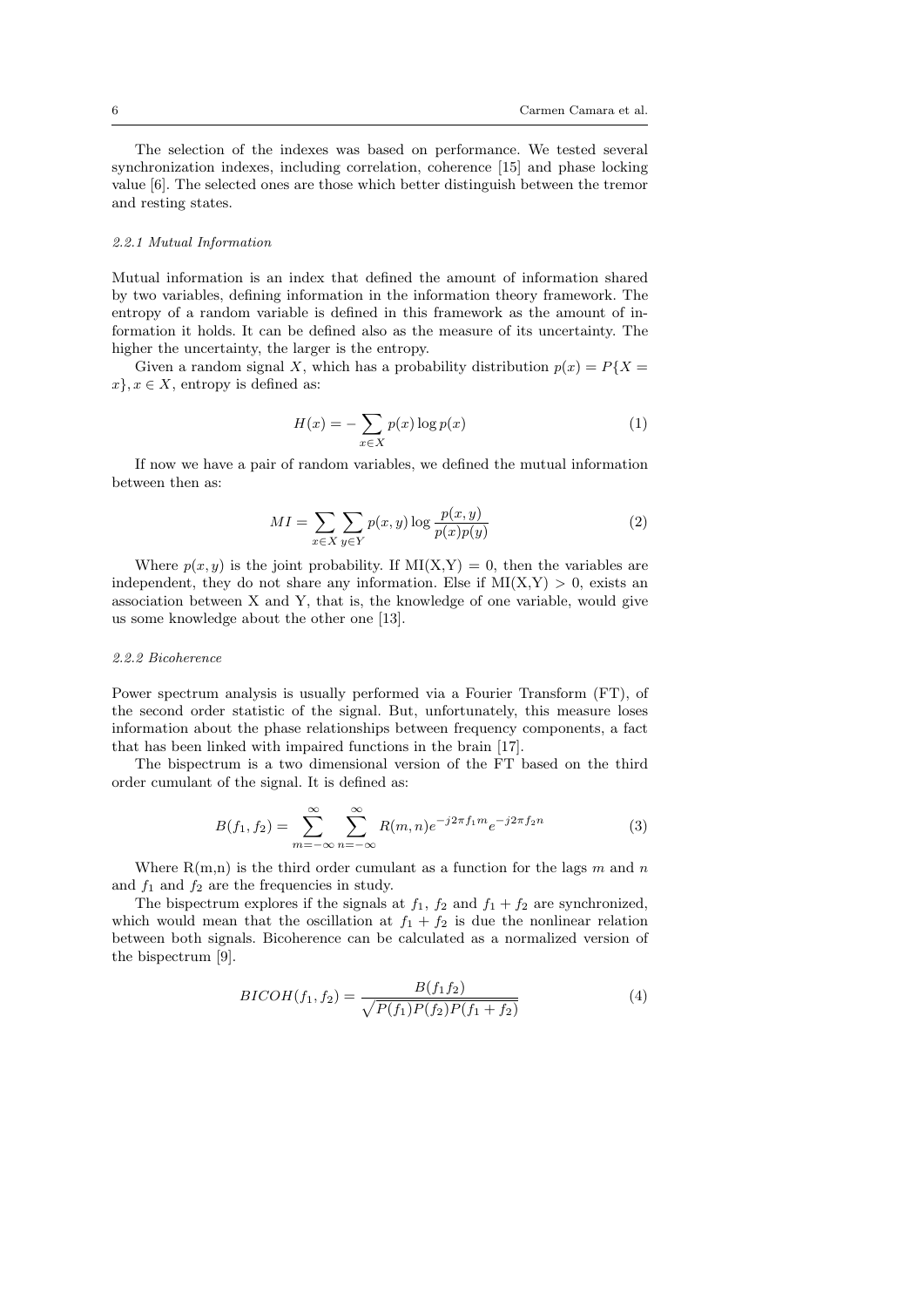where  $P(f)$  is the power spectrum at frequency f. For incoherent signals this measure tends to zero.

#### 3 Fuzzy System

Traditionally the field of predicate logic works by dividing the output space into disjoint sets. Thus, any predicate P applied to a collection U, is associated to a precise set denoted as  $P \subset U$ . This can be described through the membership function P whose value is determined by the belonging to P of the different elements  $u \in U$  which is defined by:

$$
\mu_p(u) = \begin{cases} 1 \text{ if } u \in P \\ 0 \text{ otherwise} \end{cases}
$$
\n(5)

So if  $\mu_p(u)$  is 1, the predicate is true. Whereas if it is zero the predicate will be false.

Designing systems employing classical logic has the problem that they are too rigid. This rigidity is a limitaton in the sense that it is difficult to model systems based on precise rules when the domain is not determined by precise inputs and/or outputs.

Therefore classical logic turns out to be insufficient to solve some problems. From this need, the definition of fuzzy sets and fuzzy logic has appeared. It builds models that are particularly useful to work with uncertainty in a more natural way.

A fuzzy predicate, evaluated on a collection  $U$ , is associated to a fuzzy set  $V \subset U$ , which is defined by the function  $\mu_v(u)$  This function determines the membership function of the elements of V to U, as a matter of degree.

$$
u_v \colon U \to [0,1]
$$

Thus, a fuzzy set is one in which the elements do not belong completely to only one set, but do belong to that sets to a certain extent. As a result, to work with fuzzy sets we define the degrees of membership of the different elements to each set.

We have decided to use a fuzzy control system for detection of resting tremor motivated by two main reasons which are:

- The impreciseness can be a source of uncertainty. EMG and LFP time series, despite having been meticulously collected by the medical team, may have certain levels of impreciseness because of the noise. This may be due, for example, to differences in skin impedance. As a result this could alter the values of electromyography. Fuzzy methods are able to manage the imprecision present in the data.
- It allows for variability in the data. As a preliminary study, we have explored how the different synchronization index works on each patient. Although generally the trend remains the same for all patients, there is not a threshold that determines from which value of the index we can consider that the patient is experiencing a tremor episode. So there is a short range of values on which the output cannot be easily determined and these can be either a tremor or rest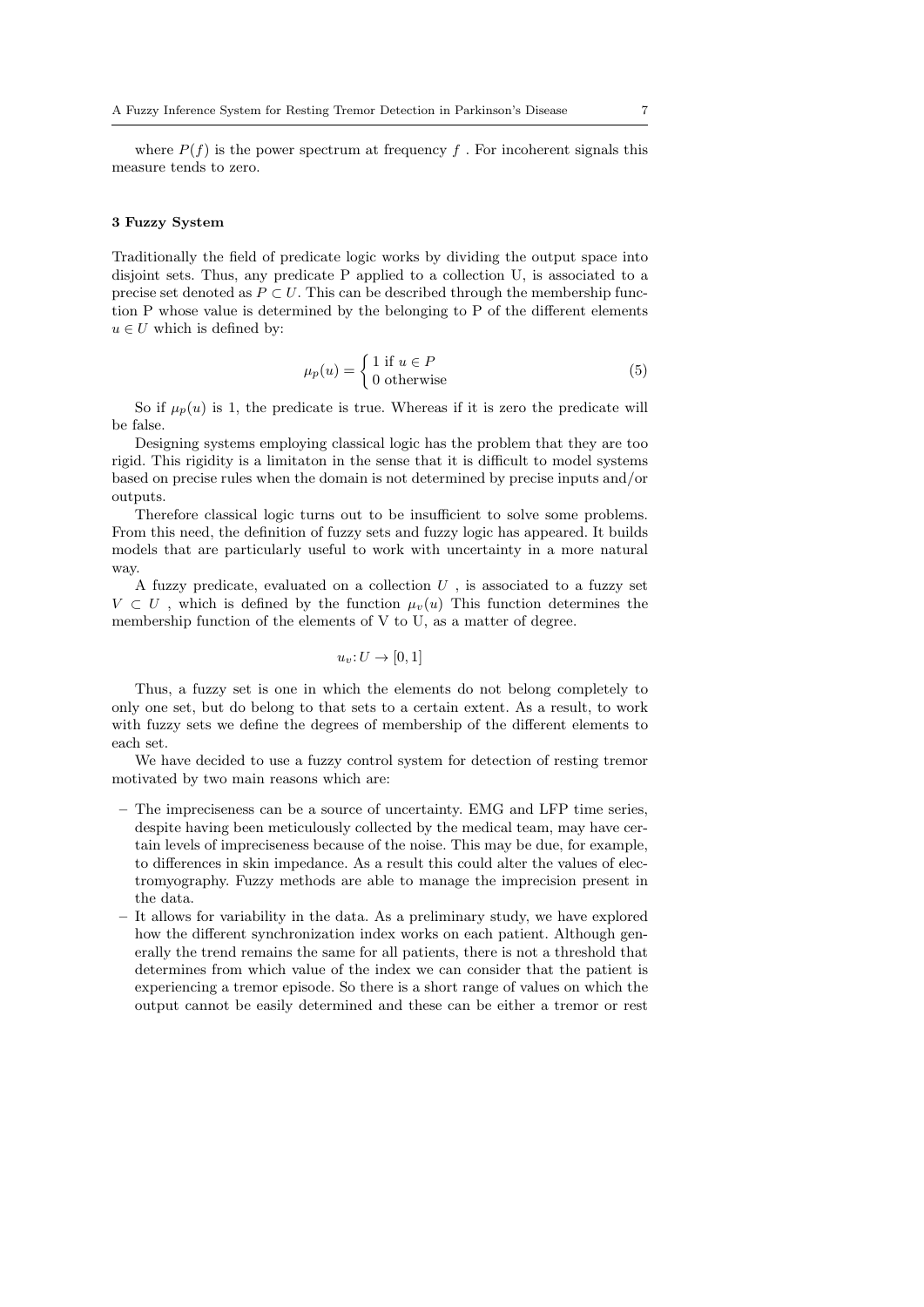episode. We know that if the system output is in the range zero to 0.2, the input was a resting episode. Similarly, if the output is greater than 0.4, the input was almost surely a tremor episode. But, what happens when the output is within the approximate interval [0.2-0.4]?

Taking into consideration both situations in the design of the detection system,for the problem addressed in this work it can be beneficial when we attempt to minimize the number of false negatives. A false negative would mean that our system has detected an input as a resting episode, when in fact it is a tremor one. In these situations the resultant controller would not provide stimulation to the patient when it is actually needed. Because of that, we are aiming to diminish the number of false negatives. Indeed this is the most critical situation.

False positives, on the other hand, are not so much of a problem. In such instances an input would be detected as a tremor episode when in fact it was actually a normal resting period. In this case the controller would provide unnecessary stimulation. The negative of this is that useful power is being used up by the device for no reason. In the limit, with lots of such cases, the controller would tend to the present case of continual stimulation. But although this is not a desirable situation it is not critical as current system works in this mode with the patient not suffering any backside.

# 3.1 Defining the System

The specific components of a fuzzy controller are shown in figure 1. MI (mutual information) and BICOH (bicoherence) are the inputs to the system. These inputs are the results of evaluating the synchronization measures to each window of the preprocessed raw data obtained as described in the previous section.

In Figure. 1 the central block represents the fuzzy system itself. It is composed of three modules on the design of a Mamdani fuzzy inference system: Fuzzification, Rule inference and Defuzzification [2].

- Fuzzification of the input variables. This step evaluates the conditions of the rules and turns the inputs to membership degrees for each set.
- Rule Inference. This step comprises rule evaluation and the aggregation of the generated outputs.
- Defuzzification. Finally it is necessary to carry out defuzzification. This process transforms the aggregate fuzzy output set to a single number. Doing this we translate the result obtained to one that has sense in our domain.

Based on the obtained output the system evaluates if the input corresponds or not to a tremor episode. When the onset of a tremor episode is detected the neurostimulator would give the order to stimulate. In fact, it is also possible to predict such onset and hence apply stimulation to stop the tremor actually occurring in the first place [4].

#### 3.1.1 Fuzzification

This step evaluates the conditions of the rules and turns the inputs to membership degrees for each set.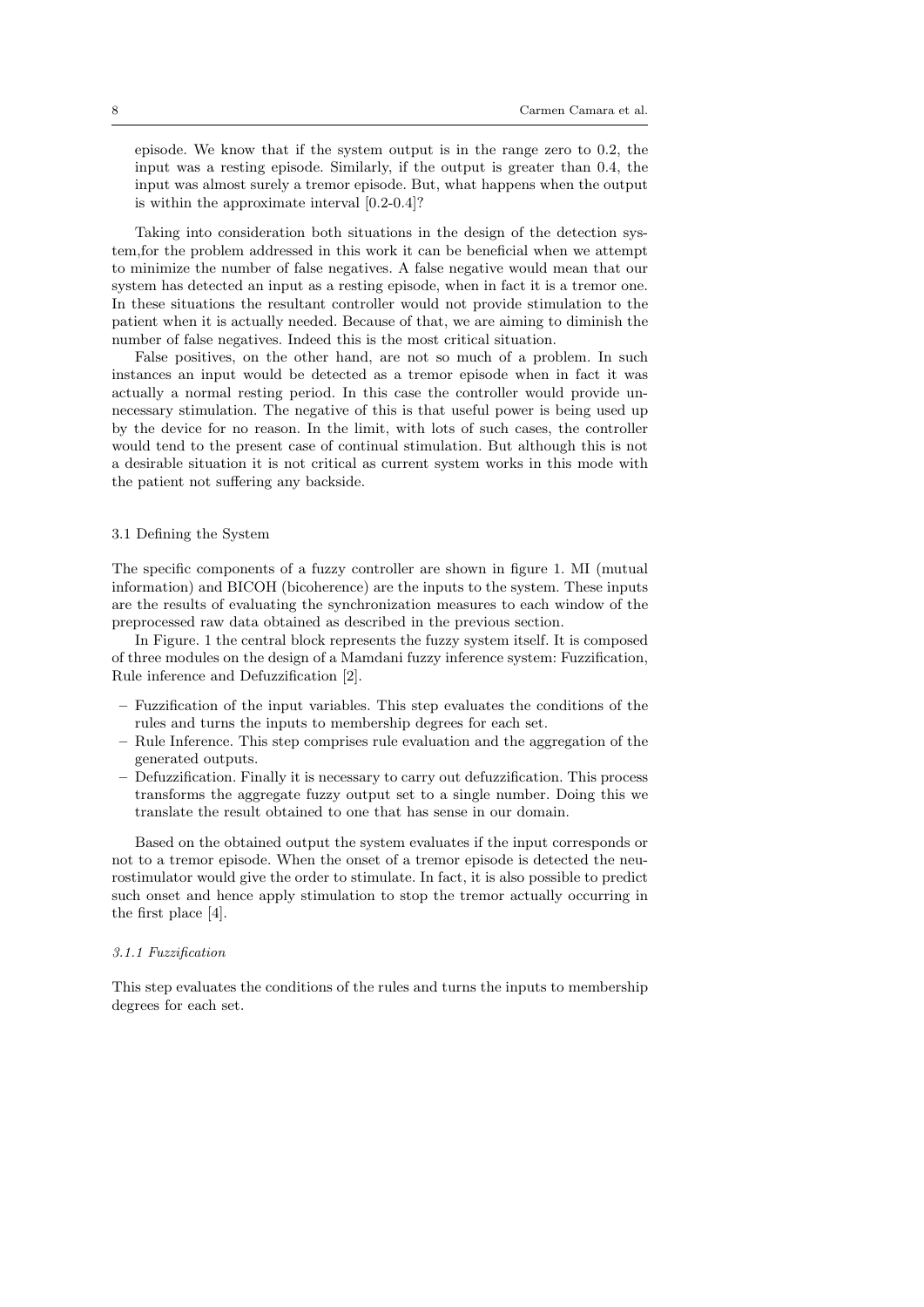

Fig. 1 System operation scheme



Fig. 2 Membership for Mutual Information Input

The membership function defines the fuzzy sets. Its determination is a matter of design and tends to be subjective. It must be designed with full knowledge of the domain and the nature of the inputs which are provided to the fuzzy control system. Therefore we have taken certain aspects into account: [5]

- The sets are sufficiently wide to allow noise in the measurement.
- A certain amount of overlap is desirable; otherwise the controller may run into poorly defined states, where it does not return a well defined output.

The selection of the membership function for each set is based on knowledge of the dataset. In that sense, we have chosen spline-based functions for the NO-TREMOR input set, given by:

$$
f(input) = \begin{cases} 1 & \text{if input} <= 1 \\ 1 - 2(\frac{input - 0.1}{0.1 - 0.2})^2 \text{ if } 0.1 <= input <= \frac{0.1 + 0.2}{2} \\ 1 - 2(\frac{input - 0.2}{0.2 - 0.1})^2 \text{ if } \frac{0.1 + 0.2}{2} <= input <= 0.2 \\ 0 & \text{if input} >= 0.2 \end{cases}
$$
(6)

In the same way we define spline-based curves for the TREMOR input, given by:

$$
f(input) = \begin{cases} 0 & \text{if input} <= 0.05\\ 2(\frac{input - 0.05}{0.2 - 0.05})^2 & \text{if 0.05} <= input <= \frac{0.05 + 0.2}{2}\\ 1 - 2(\frac{input - 0.2}{0.2 - 0.1})^2 & \text{if } \frac{0.1 + 0.2}{2} <= input <= 0.2\\ 0 & \text{if input} >= 0.2 \end{cases}
$$
(7)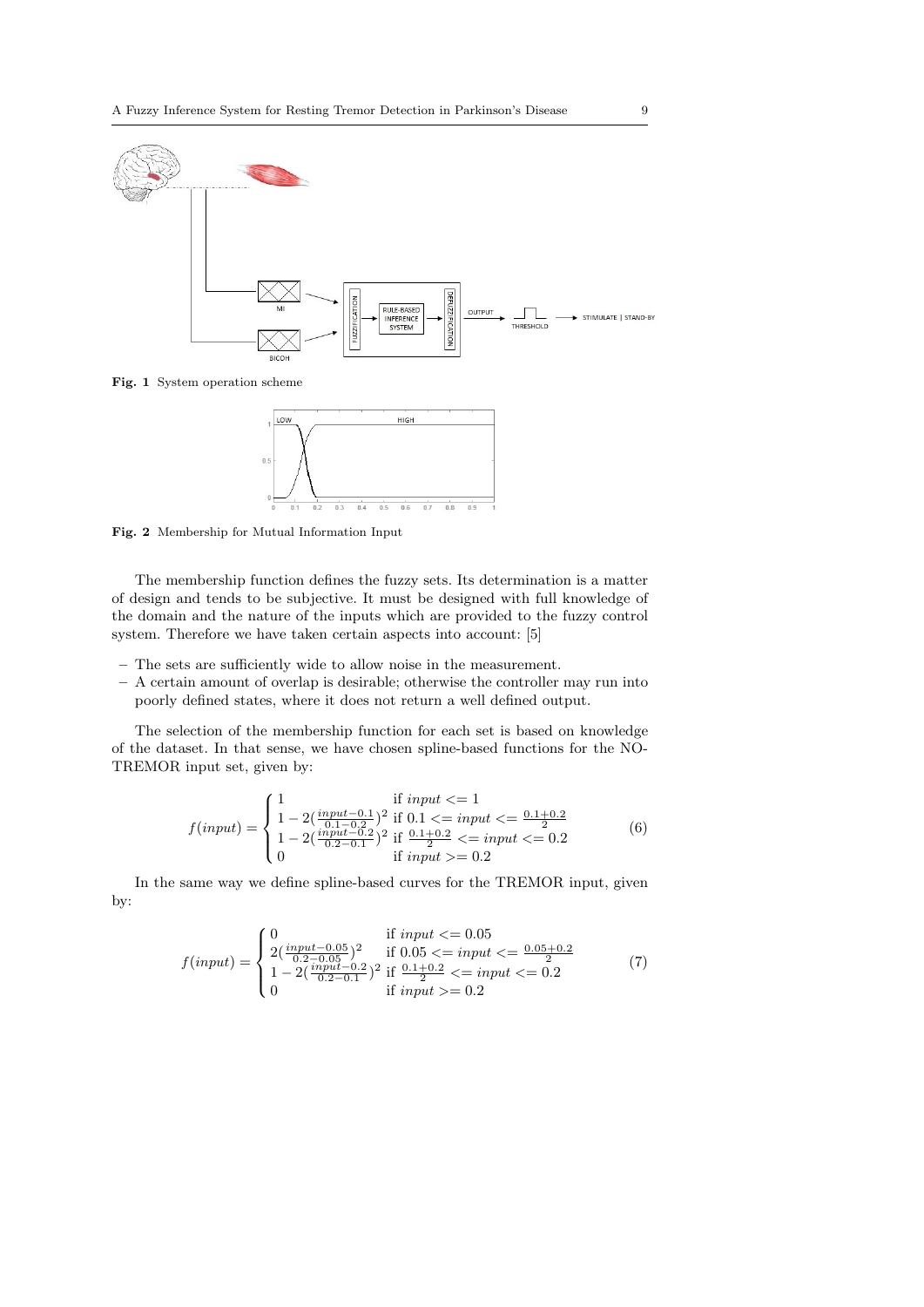

Fig. 3 Membership for Bicoherence Input



Fig. 4 Systems Output Membership

The output represents the state of the neurostimulator. Depending of the tremor state of the patient, the stimulator can be either stimulating or kept waiting, just listening (We denominate this state as stand-by henceforth). To model this, we opted for trapezoidal-shaped membership functions, defined by:

$$
f(output) = \begin{cases} 0 & \text{if output} <= 0 \\ 1 & \text{if } 0 <= output <= 0.1 \\ \frac{0.2 - output}{0.2 - 0.1} & \text{if } 0.1 <= output <= 0.2 \\ 0 & \text{if } 0.2 <= output \end{cases} \tag{8}
$$

$$
f(output) = \begin{cases} 0 & \text{if output} <= 0.05 \\ \frac{output - 0.05}{0.2 - 0.05} & \text{if } 0.05 <= output <= 0.2 \\ 1 & \text{if } 0.2 <= output <= 1 \\ \frac{1 - output}{1.01 - 1} & \text{if } 1 <= output <= 1.01 \\ 0 & \text{if } 1 <= output \end{cases} \tag{9}
$$

# 3.1.2 Rule Evaluation

This step comprises rule evaluation and aggregation of the generated outputs. Evaluation of the rules uses fuzzy operators, which are applied over the inputs to calculate the trigger force of the rules. The result is a fuzzified value for each of the rules.

## Fuzzy Operators

Fuzzy logic is a superset of classical logic. Classical logic uses absolute operators to calculate the output of a given input, that is, only Boolean values for the output are contemplated. Meanwhile fuzzy logic employs fuzzy operators which contain the values 0 and 1 as extremes, but also takes into account all the intermediate values, thereby allowing for uncertainty. We use the AND operator, which in our case works with the minimum method.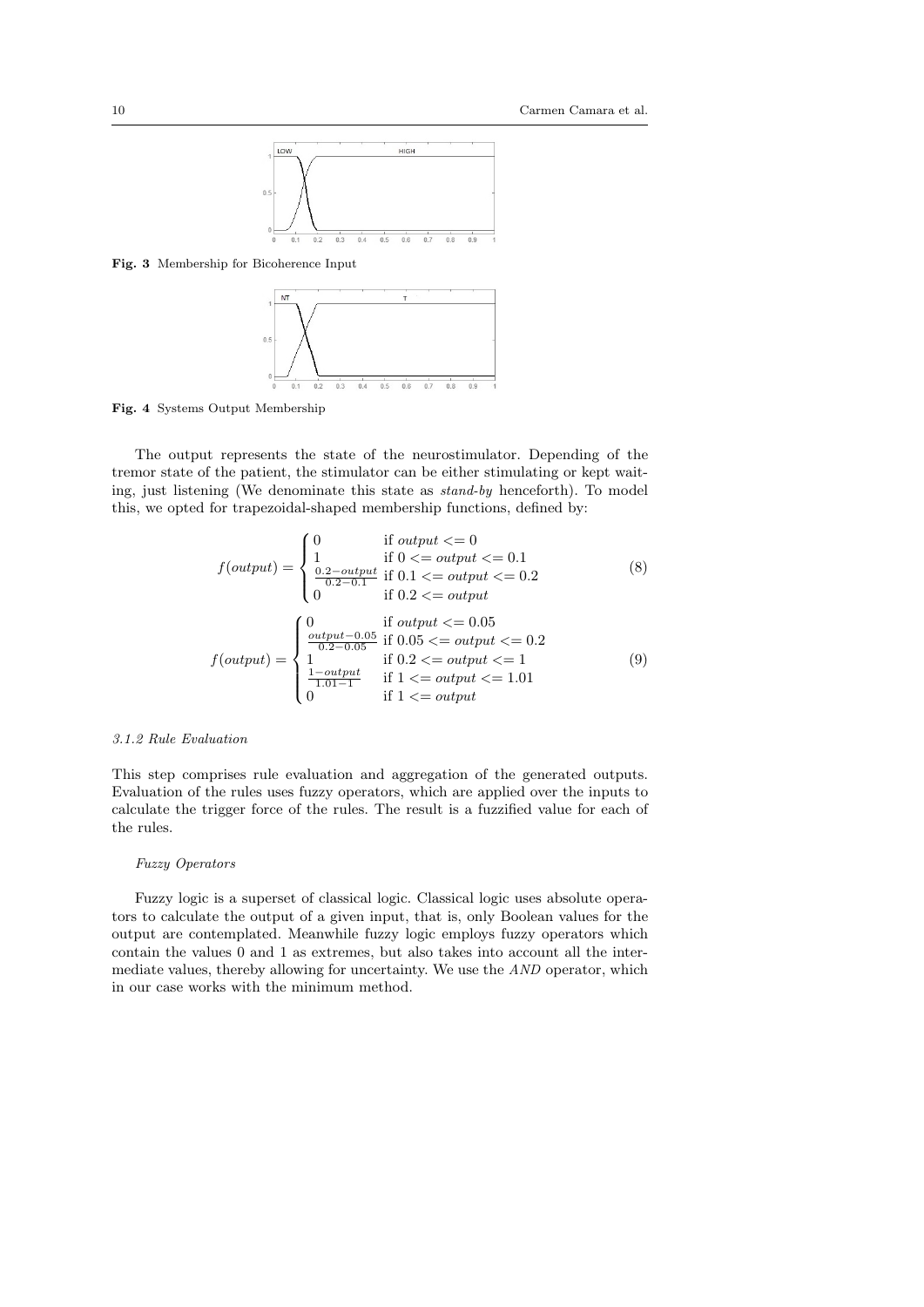| Rule Number | МT         | <b>BICOH</b> | <b>DECISION</b>  |
|-------------|------------|--------------|------------------|
|             | <b>LOW</b> | <b>LOW</b>   | STAND-BY         |
| ົ           | HIGH       | <b>LOW</b>   | <b>STIMULATE</b> |
| 3           | <b>LOW</b> | <b>HIGH</b>  | <b>STIMULATE</b> |
|             | HIGH       | <b>HIGH</b>  | <b>STIMULATE</b> |

Table 1 Systems Rules

#### Definition of the rules

The rule set defines how the inputs are related to the outputs. Fuzzy rules differ from classical rules in that the antecedent of a classical rule must be 100% true in order that the consequent can be evaluated. However in fuzzy rules, the antecedent can be partially true, which does not in itself enable or prevent the trigger of the rule, simply that the consequent is partially true.

During the design stage, the definition process of the fuzzy rules usually requires an adjustment process to optimize the performance of the system. The defined rules are shown in Table 1, where each row represents a rule. As described in previous section, the synchronization indexes can take the fuzzy value of low or high. Meanwhile the overall/final output is either Stimulate or Standby.

## Evaluation and Aggregation

Once rules have been evaluated we have one physical output for each rule. But having different output sets does not provide any directly meaningful information, thus it is necessary to perform an aggregation of the outputs. This step performs a unification combining the membership functions of all the rule consequents. In our case we have chosen the maximum method to perform the aggregation.

## 3.1.3 Defuzzification and Thresholding

Finally it is necessary to carry out a defuzzification. This process transform the aggregated fuzzy output set to a single number. Doing this we turn the result obtained into one that has sense in our domain. In this step we have opted for the centroid method, which calculates the centre of area of the obtained fuzzy set.

The output of the system represents the degree of synchronization between LFP and EMG. This value does not however itself determine the level of stimulation from the device. Therefore, a thresholding module is added. This module compares the output to a preset threshold, in this way:

$$
device - decision = \begin{cases} stimulate & if output >= threshold \\ stand - by otherwise \end{cases}
$$
 (10)

As will be seen in the next section, this threshold can be the same for all of the patients involved or it can be adjusted individually. This last option can be of interest as it can improve the tremor detection. It has been previously shown that there appear to be different types of Parkinson's Disease [3]. It may well be therefore that the threshold is linked to the disease classification.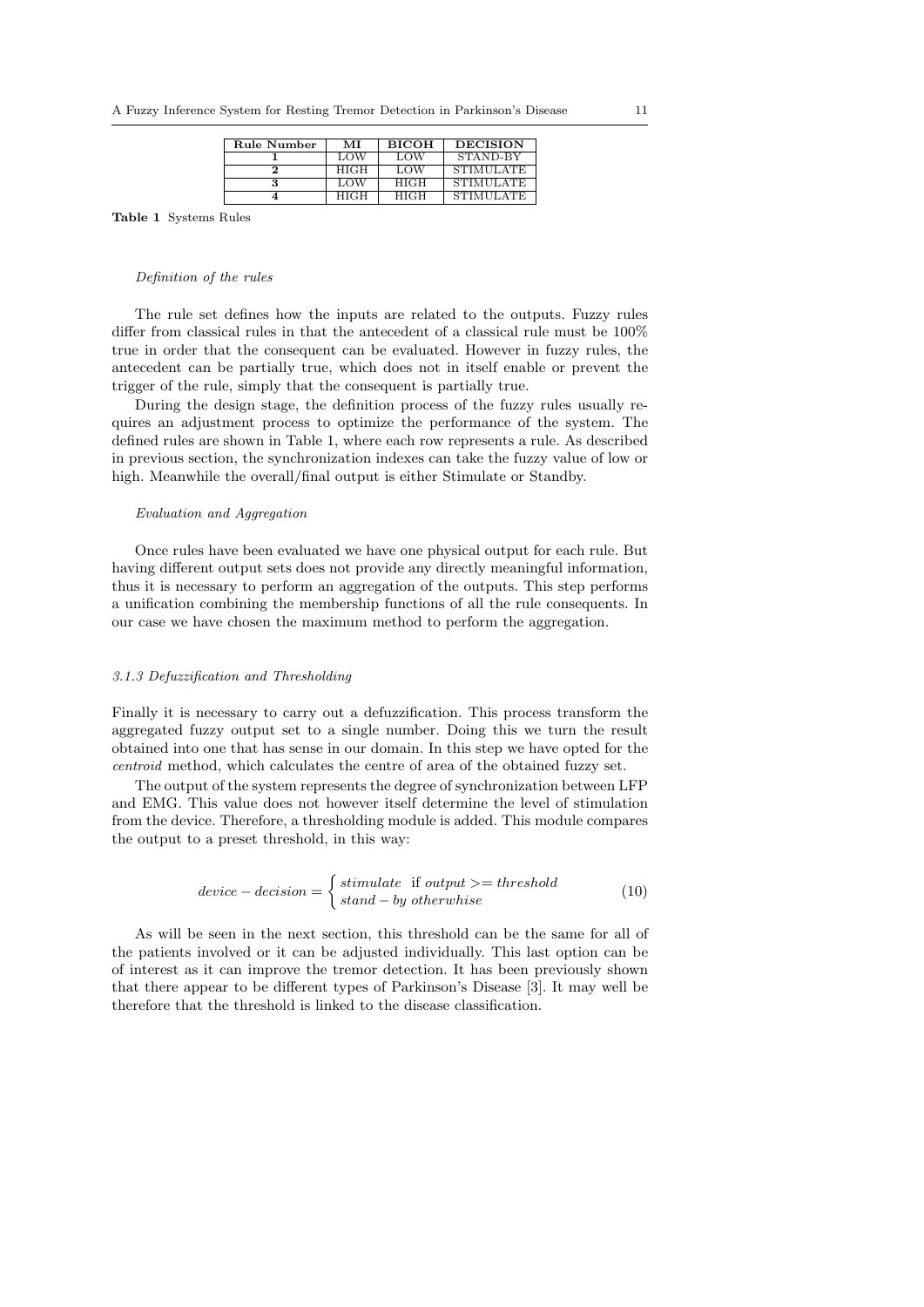12 Carmen Camara et al.

| Interval      | Number of<br>NT<br>Instances<br>(red dots) | Number of<br>т<br>$_{\rm{Instantees}}$<br>(green<br>dots) | FP              | FN            | GLOBAL<br><b>ACCURACY</b> | <b>TREMOR</b><br><b>ACCURACY</b> | NO-<br><b>TREMOR</b><br><b>ACCURACY</b> |
|---------------|--------------------------------------------|-----------------------------------------------------------|-----------------|---------------|---------------------------|----------------------------------|-----------------------------------------|
| $[0-0.2)$     | 29                                         |                                                           |                 |               |                           |                                  |                                         |
| $(0.2 - 0.3)$ | 78                                         |                                                           | $42(12.2\%)$    |               | 87.8%                     |                                  |                                         |
| $[0.3 - 0.4]$ | 195                                        | 35                                                        |                 |               |                           | 88.2%                            | 82%                                     |
| $[0.4-1]$     | 66                                         | 314                                                       | –               | 66 $(17.4\%)$ | 82.6%                     |                                  |                                         |
| $[0-1]$       |                                            |                                                           | Global Accuracy | 85.1%         |                           |                                  |                                         |

Table 2 Global Results

# 4 Results

In this section we present the obtained results. By considering the range of the outputs, we can define four ranges: [0-0.2), [0.2-0.3), [0.3-0.4) and [0.4-1]. We evaluate the number of false positives, false negatives, tremor accuracy, no-tremor accuracy and global accuracy for each range.

A false positive occurs when the system determines that the input was a tremor instance, whilst in really it was a no-tremor instance. Analogously, false negatives are the cases in which the system considers the input corresponds with a no-tremor episode but in fact the patient was trembling.

As previously mentioned, the final determination as to whether the system provides stimulation or not, depends on whether the output is greater than a fixed threshold or not. The operation of the indexes, although very similar, is not exactly the same across the patients. Therefore, threshold determination is critical for the accuracy of the system.

With this in mind, we studied here how the system works by determining the threshold in two different ways: 1) globally, fixing a global threshold for all the patients (so we take all the patient dataset into account together) and 2) Individually for each patient, taking the instances of each patient separately.

# 4.1 Global Results

By defining the system taking into account all the patients together, through experimentation we found that the best value for the threshold was 0.4. This value minimized the number of false positives below the threshold and the number of false negatives above it. This can be observed in Figure 2, where the output of the fuzzy system for each input is depicted. The numerical results are presented in Table 2.

The accuracy of tremor detection (named as tremor accuracy in the table) can be improved by lowering the threshold, getting then lower no-tremor accuracy. But, as have been mentioned before, for the patients comfort it is preferable to ensure that any time there is a tremor episode the neurostimulator is working.

#### 4.2 Results per patient

In this section we perform the analysis by running the system for each patient individually. As for the global results, we show the numeric values in Table 3. This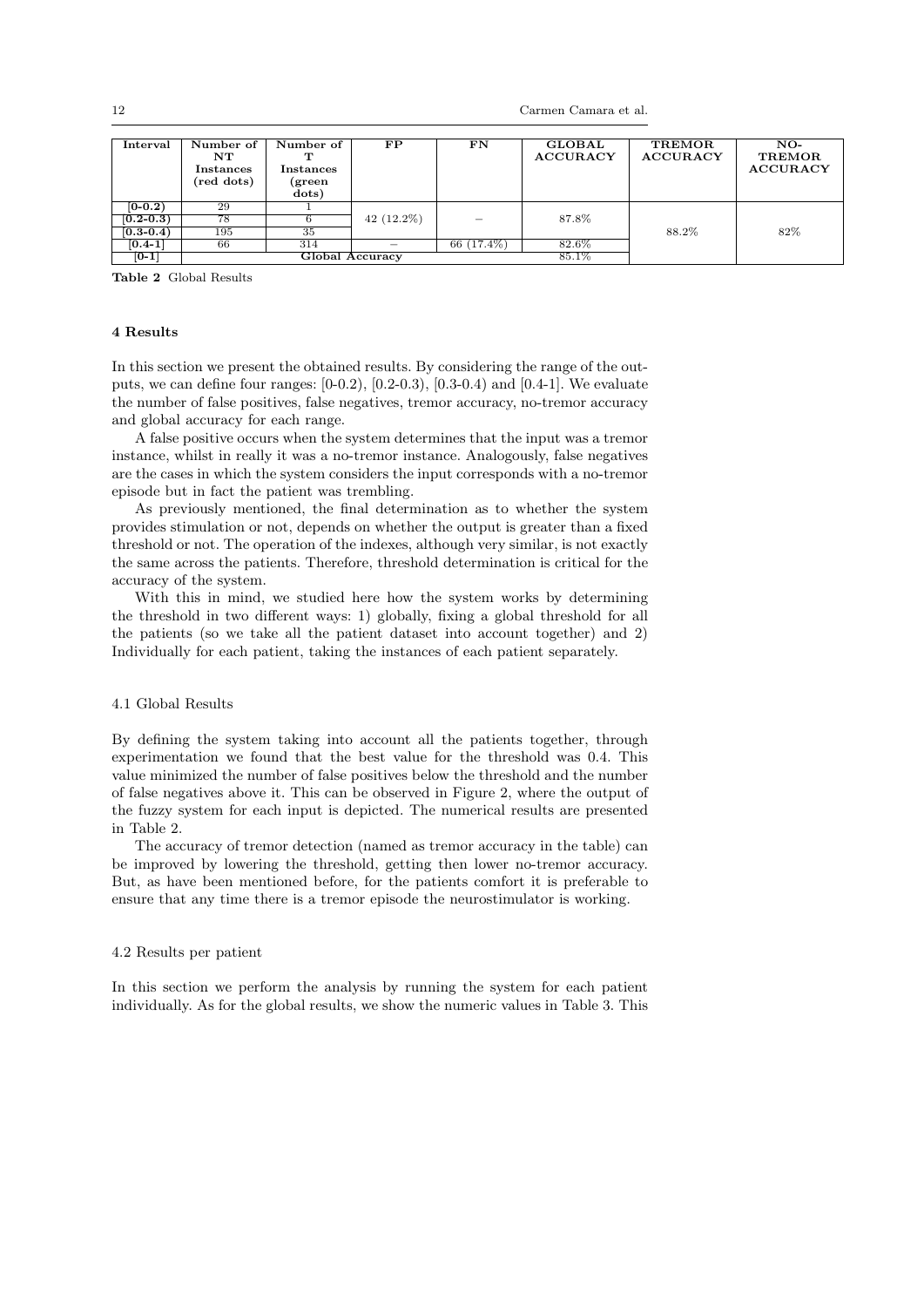

Fig. 5 System operation scheme

| Patient    | Threshold | Interval    | NT                       | T              | <b>FP</b>      | FN       | Accuracy | Global   | T        | NT       |
|------------|-----------|-------------|--------------------------|----------------|----------------|----------|----------|----------|----------|----------|
|            |           |             | $(\mathrm{red})$         | (green)        |                |          |          | Accuracy | Accuracy | Accuracy |
| Patient 1  | 0.5       | $[0 - 0.5)$ | 69                       | $\Omega$       | $\sim$         | $\Omega$ | 100%     | 95.8%    | 100%     | 94.5%    |
|            |           | (0.5 - 1    | 4                        | 22             | 4              | ۰.       | 84.6%    |          |          |          |
| Patient 2  | 0.4       | $[0 - 0.4]$ | $\overline{\phantom{a}}$ |                | $\sim$         |          | $0\%$    | 98.95%   | 98.95%   |          |
|            |           | $[0.4 - 1]$ | $\sim$                   | 95             | $\overline{0}$ | ۰.       | 100%     |          |          |          |
| Patient 3  | 0.4       | $[0 - 0.4]$ | 36                       | $\overline{4}$ | $\sim$         | 4        | 90%      | 90.31\%  | 83.33%   | 94.73%   |
|            |           | $[0.4 - 1]$ | $\overline{2}$           | 20             | $\overline{2}$ | ۰.       | $90.9\%$ |          |          |          |
| Patient 4  | 0.4       | $[0 - 0.4]$ | 6                        | 9              | -              | 9        | 60%      | 80%      | 62.5%    | 100%     |
|            |           | [0.4 - 1    | $\Omega$                 | 15             | $\Omega$       | ۰.       | 100%     |          |          |          |
| Patient 5  | 0.4       | $[0 - 0.4]$ | 27                       | $\Omega$       | $\sim$         | $\Omega$ | 100%     | 96.96%   | 100%     | 96.42%   |
|            |           | $[0.4 - 1]$ |                          | $\overline{5}$ |                | ۰.       | 83.3%    |          |          |          |
| Patient 6  | $0.4\,$   | $[0 - 0.4)$ | 39                       | $\Omega$       | $\sim$         | $\Omega$ | 100%     | 80.75%   | 100%     | 79.59%   |
|            |           | $[0.4 - 1]$ | 10                       | 3              | 10             | ۰.       | 23%      |          |          |          |
| Patient 7  | 0.4       | $[0 - 0.4]$ | 83                       | $\theta$       | $\sim$         | $\Omega$ | 100%     | 79.82%   | 100%     | 78.30%   |
|            |           | $[0.4 - 1]$ | 23                       | 8              | 23             | Ξ.       | $25.8\%$ |          |          |          |
| Patient 8  | 0.4       | $[0 - 0.4]$ | 6                        |                | $\sim$         |          | 85.71%   | 98.82%   | 98.73%   | 100%     |
|            |           | $[0.4 - 1]$ | $\Omega$                 | 78             | $\Omega$       | ۰.       | 100%     |          |          |          |
| Patient 9  | 0.3       | $[0 - 0.3]$ | $\overline{27}$          |                | $\sim$         |          | 96.42%   | 82.93%   | 98.76%   | 56.25%   |
|            |           | $[0.3 - 1]$ | 21                       | 80             | 21             | ٠.       | 79.2%    |          |          |          |
| Patient 10 | 0.4       | $[0 - 0.4]$ | $\overline{4}$           | 3              | ۰.             | 3        | 57.14%   | 55.16%   | 80%      | 28.57%   |
|            |           | $[0.4 - 1]$ | $\overline{10}$          | 12             | 10             | ۰.       | 54.54%   |          |          |          |

Table 3 Results per patient

time, we include the column threshold, which indicates from which output value the system decides to apply stimulation. The graphical results are illustrated in Figure 3.

# 5 Discussion

The system is able to reach an accuracy of 100% in tremor detection for 4 out of 10 of the patients. For other 3 out of 10 of the patients the number is almost 99%.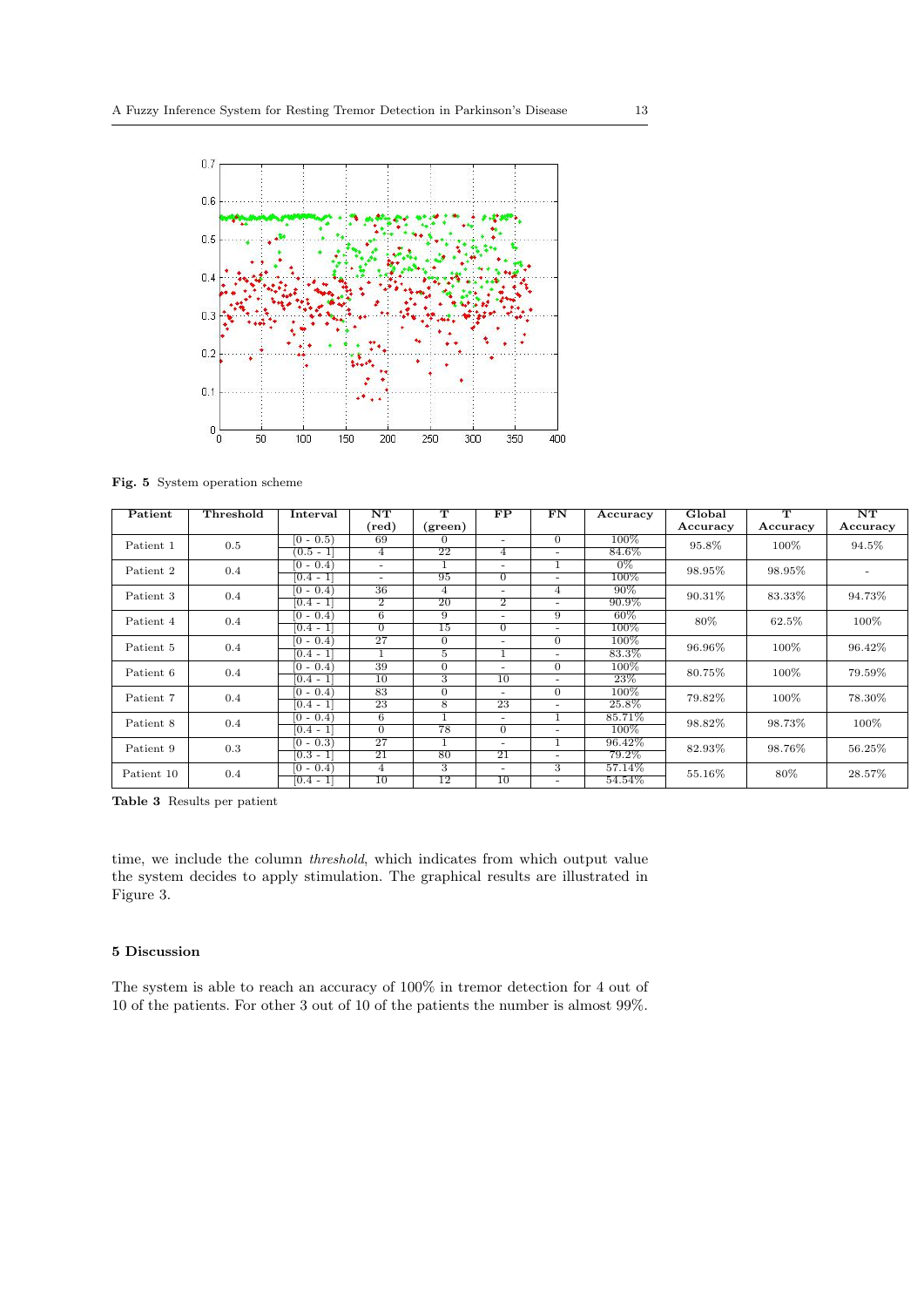

Fig. 6 System operation scheme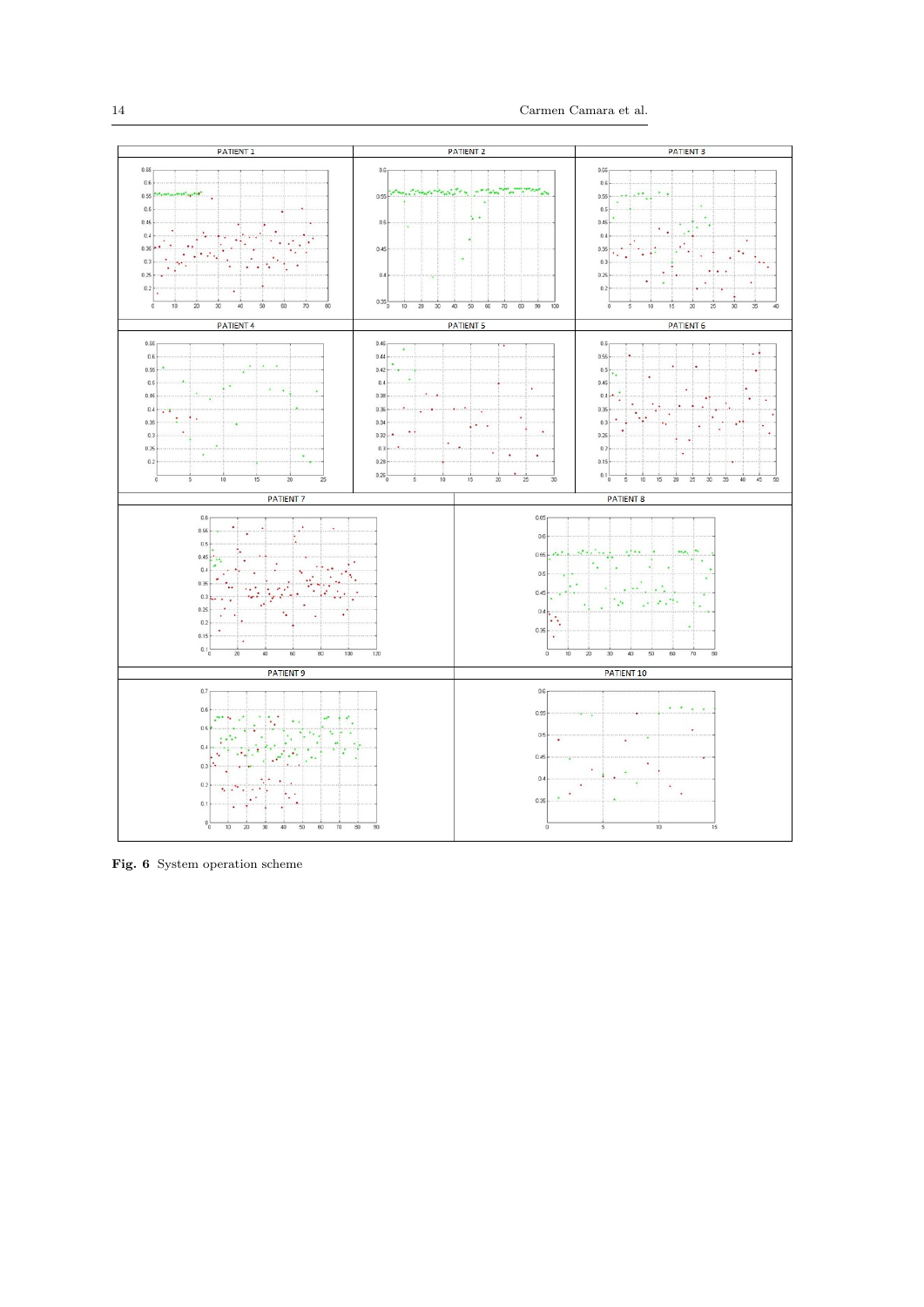For 2 out of 10 of the patients the accuracy reaches 80%. Unfortunately in the case of one patient the system was only able to automatically detect 62% of the tremor episodes.

Moreover, the system is also able to reach high levels of accuracy for no-tremor episodes, as shown in the last column of Tables 2 and 3. This implies an improvement of 82% (for the global evaluation) in comparison with the neurostimulators used nowadays. This improvement is even higher when we evaluate the system for each patient, reaching the 100% in some cases.

The accuracy differences among patients are due to the fact, as can also be observed in the figures, that there is a clear separation between episodes of tremor and rest in some patients, whilst this segregation is not so clear in others. The physiological cause of this is unknown at present, and could be due to a misplacing in the electrode positioning. However, showing such differences clearly points to areas of further study.

With patient number 4 an accuracy of tremor detection of only 62.5% was achieved, however for this patient an accuracy of 100% was achieved for no-tremor detection. Therefore a solution to improve the performance in these situations could be to lower the threshold. This would though slightly increase the false positives but increase the tremor detection accuracy, which is the priority. As we previously pointed out, an increase in the false positive detection rate would not be harmful for the patient. So, despite this, the performance of the system would be superior to the one offered by the solutions currently used.

## 6 Conclusions

In this work we have proposed a real-time resting tremor detection system which could be a first step towards demand driven stimulation, providing more intelligent healthcare for patients who suffer from Parkinson's Disease.

The results are favourable, in the sense that 100% accuracy in tremor detection can be achieved in almost half of the cases. In fact only 3 out of the 10 cases we obtained an accuracy lower than 98.7%. Moreover, even in those cases, the system allowed a gain adjustment which increased the accuracy. For all the patients, a system such as the one proposed in this paper would improve the stimulation performance compared to the current stimulation systems, which basically consist of continuous stimulation.

In this study we used synchronization measures as features for tremor detection. We have selected the two measures which are most effective for tremor detection. It would be desirable to carry out an in depth study on the level of synchronization between basal ganglia and muscle effectors in order to unveil why in some patients the coupling between signals is not so clear. This knowledge would help in the development of demand driven stimulation device, enabling it to be more stable across the patient spectrum.

Acknowledgements This work was supported by The Biomedical Research Networking Center in Bioengineering, Biomaterials and Nanomedicine (CIBER-BBN)(http://www.ciberbbn.es/)

Conflict of Interest The author declares that they have no conflict of interest.